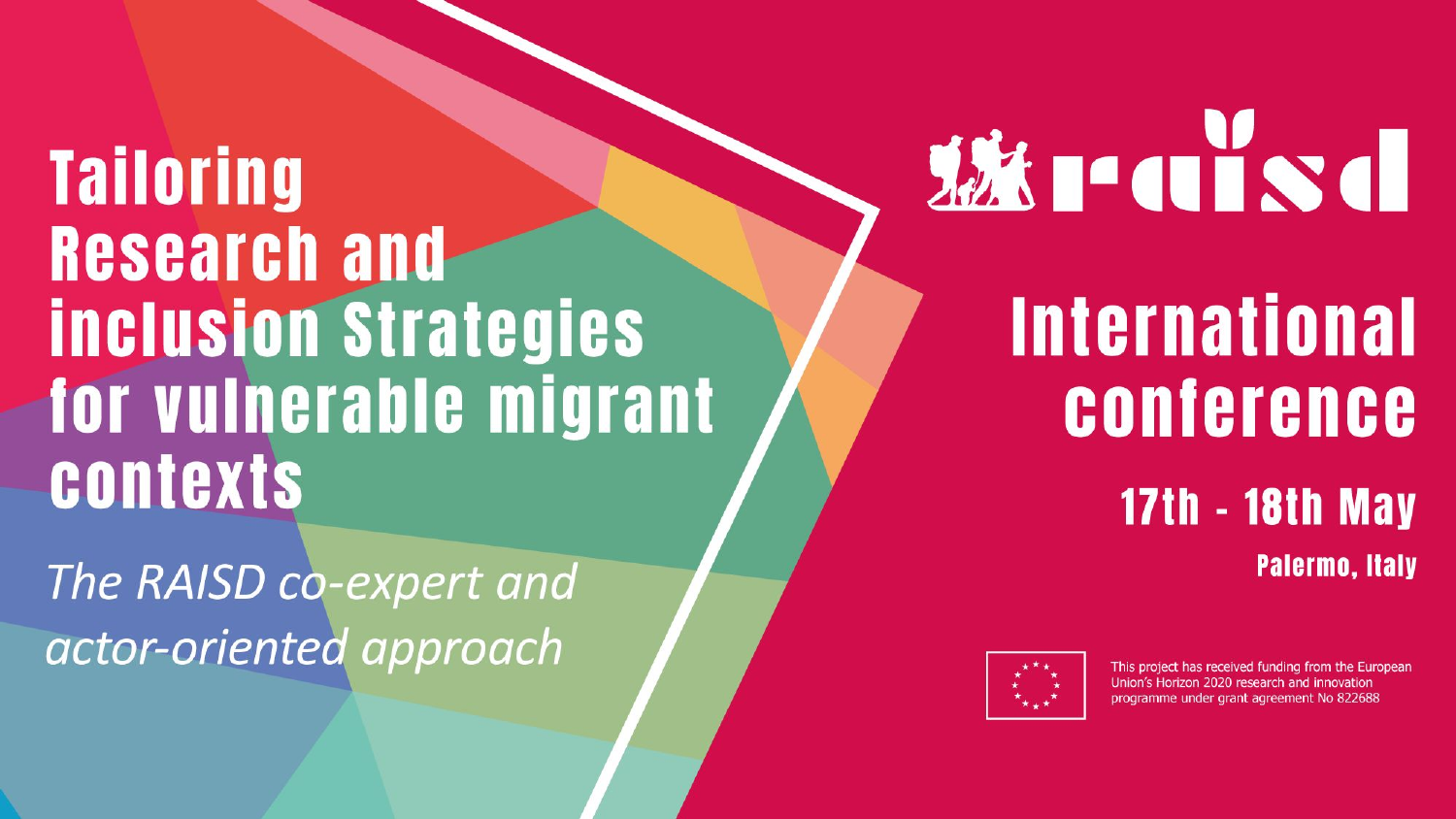### *W*rdsd



This project has received funding from the European Union's Horizon 2020 research and innovation programme under grant agreement No 822688

### Noelia García **Castillo** *Complutense University of Madrid*

RAISD methodology and practices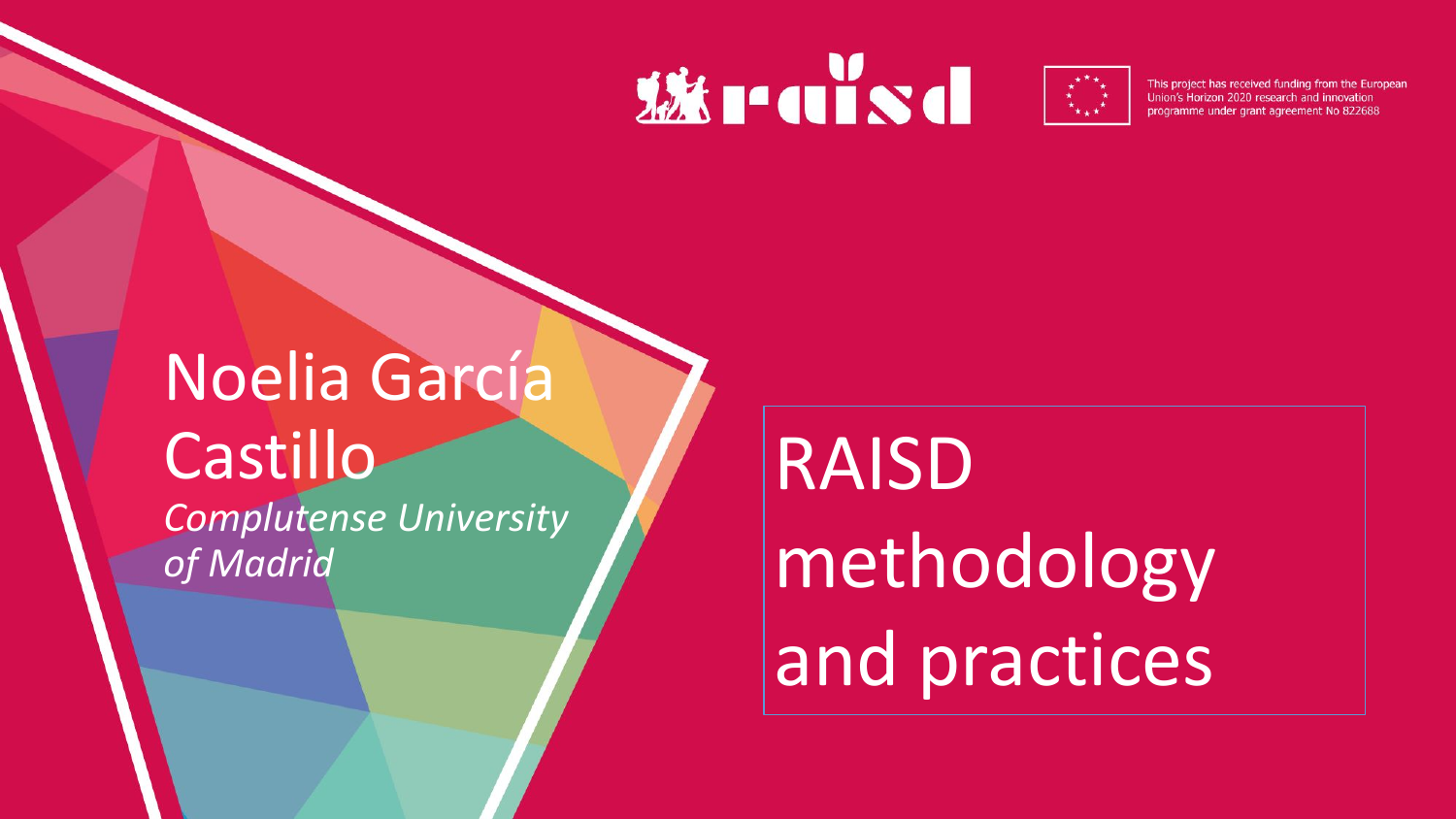

This project has received funding from the European Union's Horizon 2020 research and innovation

- Highly vulnerable groups (VGs) among Forcibly Displaced People (FDP) have specific challenges and needs, so the actual participation of all the involved actors should be a must.
- **• Effective and appropriate strategies of attention and inclusion to VGs of FDP need to be tailored to their specific vulnerability context**.

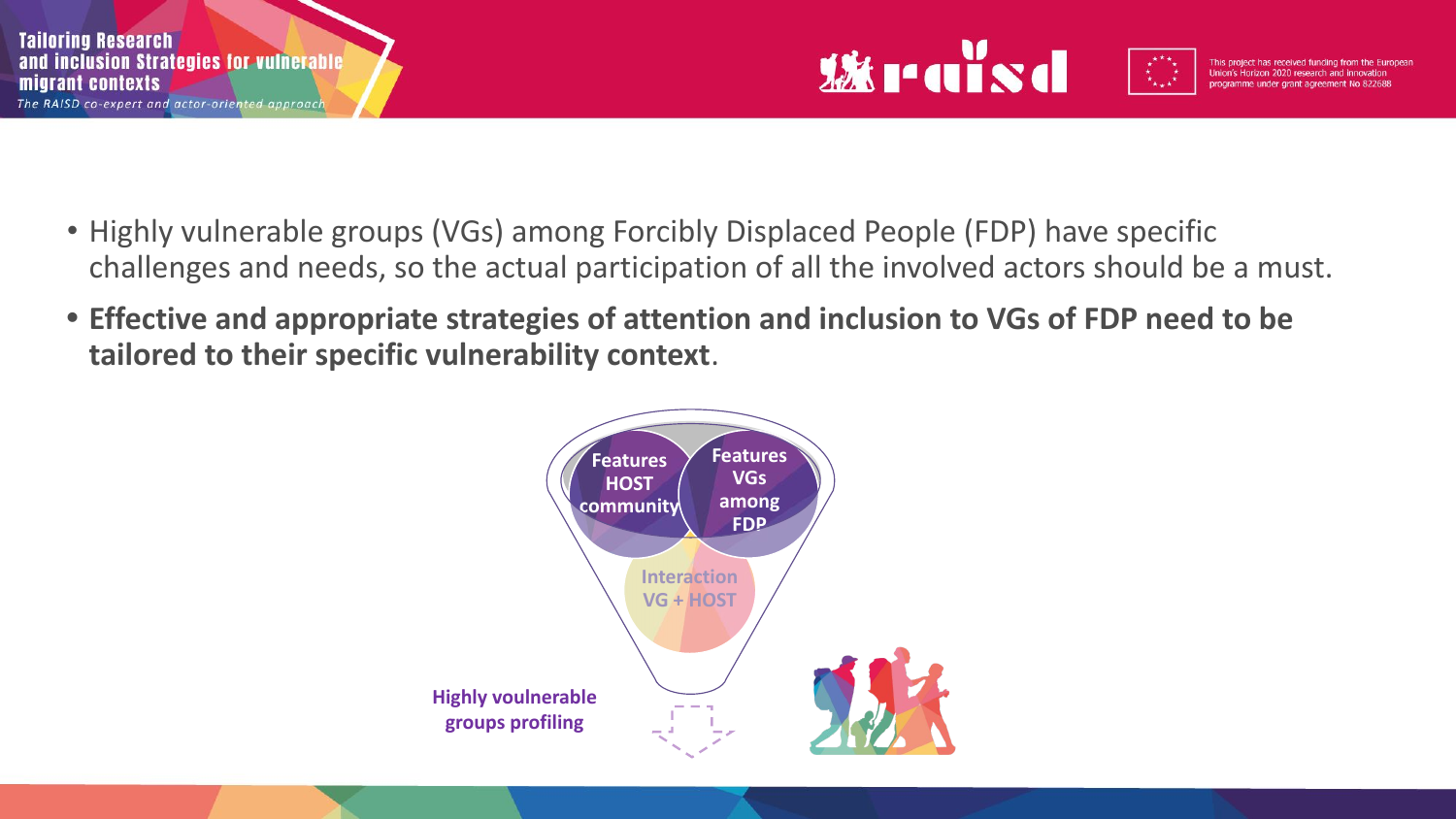**Tailoring Research** and inclusion Strategies for vulnerable migrant contexts The RAISD co-expert and actor-oriented approach



 $\sum_{k=1}^{N} \sum_{j=1}^{N}$ 

This project has received funding from the European Union's Horizon 2020 research and innovation programme under grant agreement No 822688



Methodological triangulation in RAISD.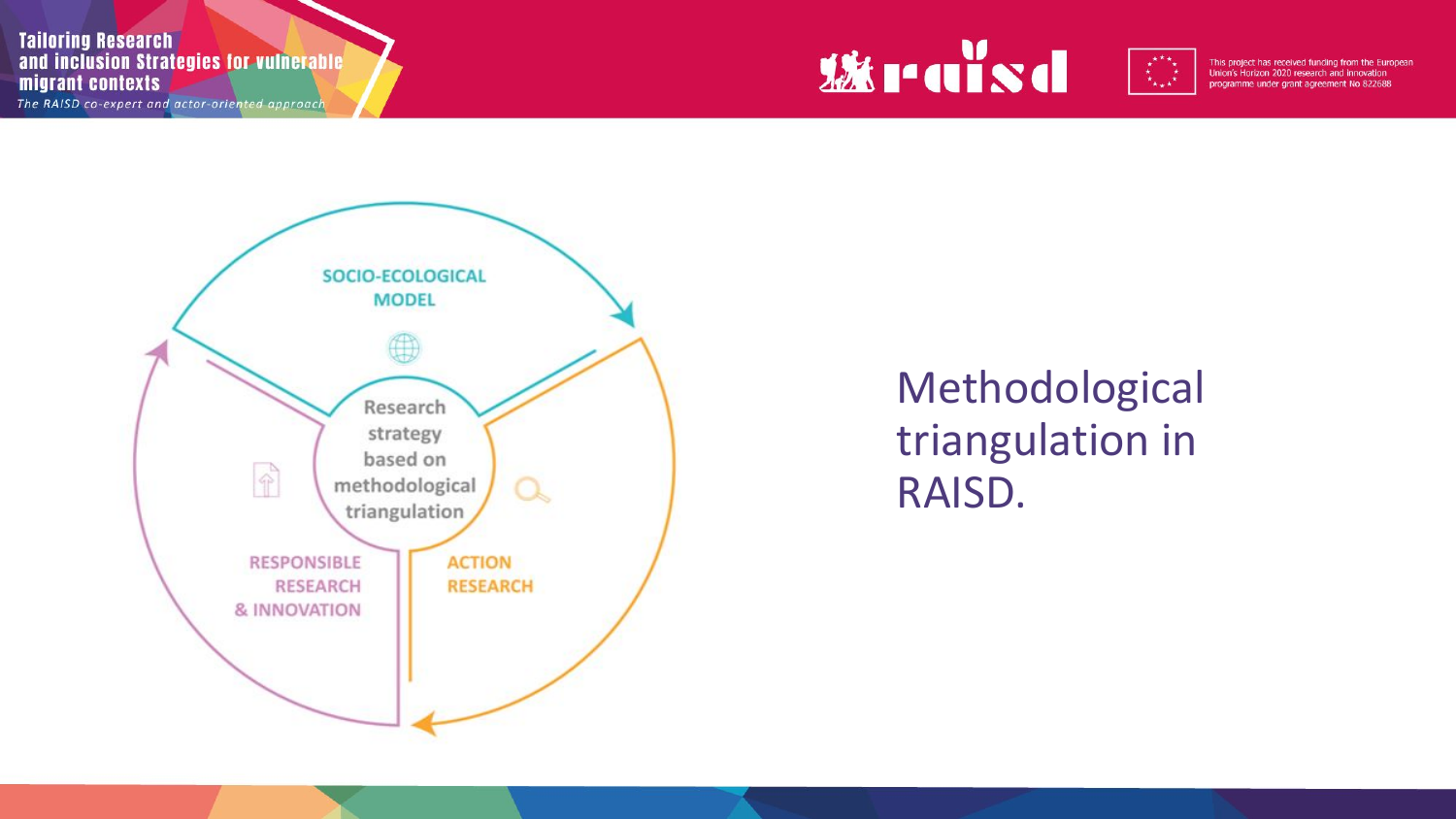

#### **Gender perspective…**

…has been considered and integrated in the entire process in a structural way and adapted in the different steps of the research and innovation process.

- **• Composition** of women and men of each team has been **balanced**.
- **• Decision-making process** has prioritized a **shared leadership between women and men**.
- Design of **measures to assess that the gender perspective has been applied** in the process.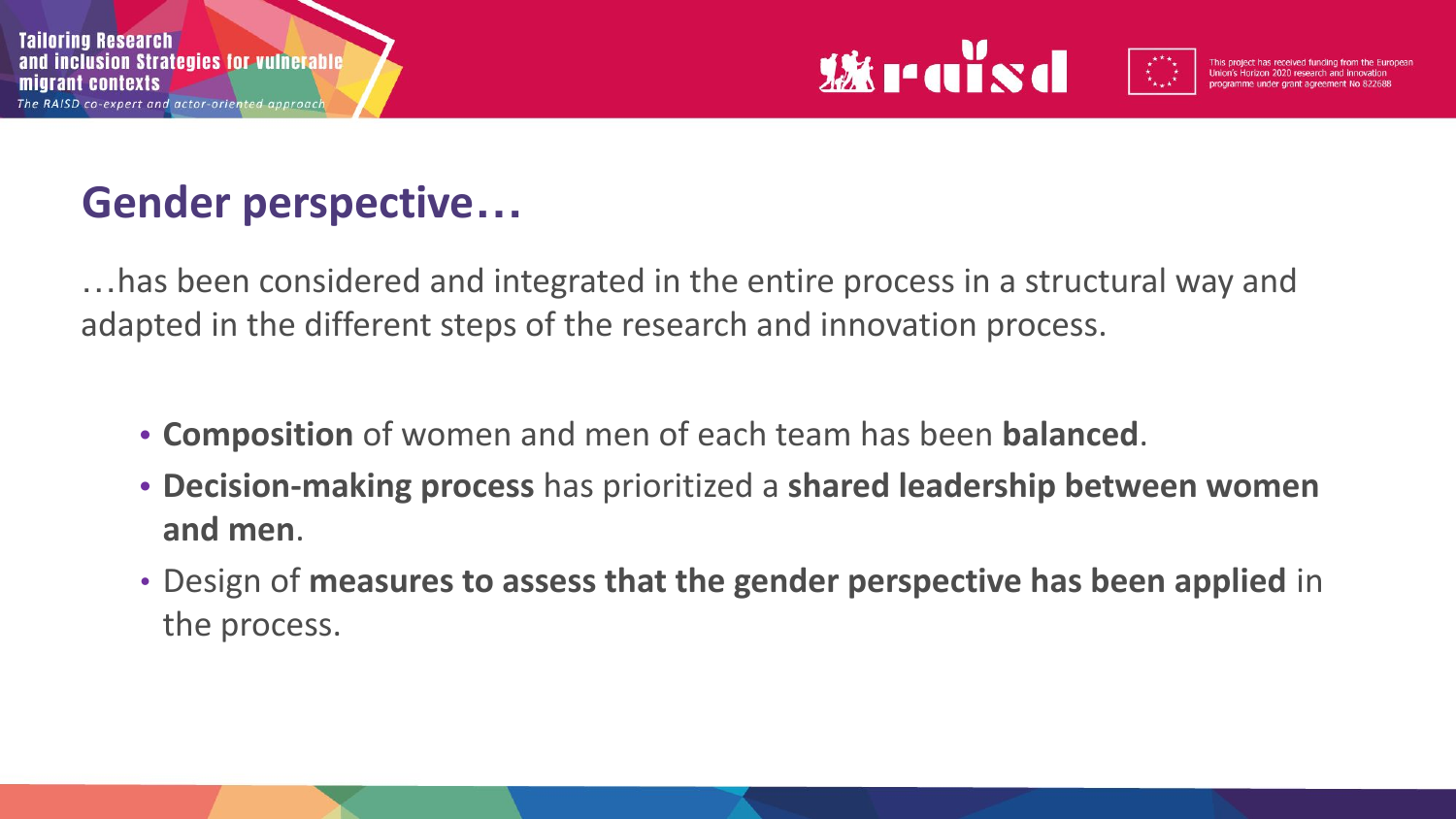

#### **What are the Socio-ecological models?**

- The aim is to **analyze a social setting in a holistic way**, at **different levels** of abstraction and from different **perspectives**.
- They include three interconnected levels of intervention:
	- **1. Micro level:** individual / interpersonal. Family and affective-emotional context.
	- **2. Meso level:** institutional. Interactions with communities of origin, receiving communities during transit and at destination, contexts of local groups and associations, intervening aid organizations, etc.
	- **3. Macro level:** policy / law.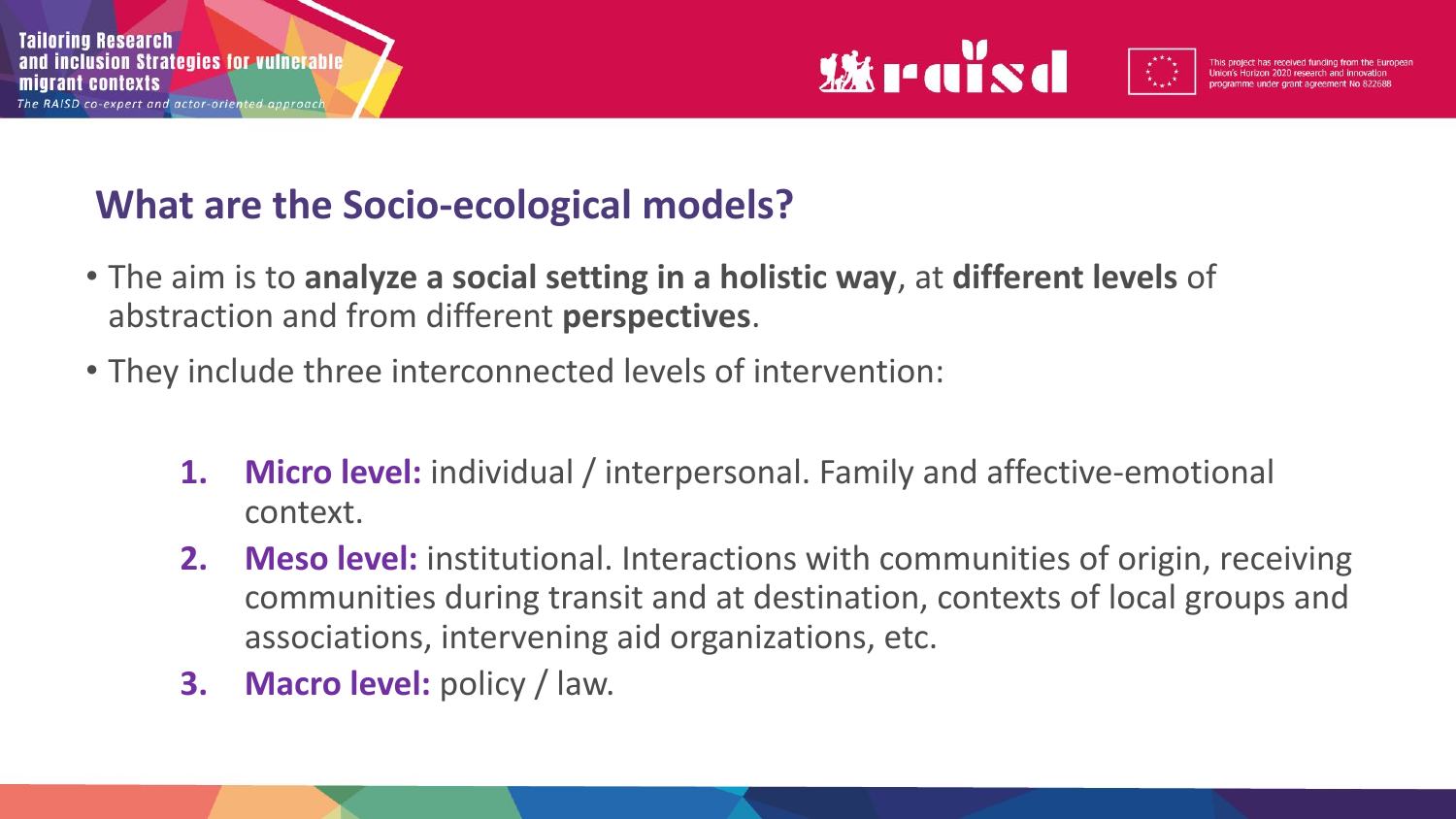

#### **How does Action Research (AR) contribute to the methodology?**

- Use of **context dependent procedures** that are developed through **inquiry in the specific setting**, instead of the application of general standardized practices.
- The **anticipation and reflection** of AR enable us to **visualize the impact on society and reflect the underlying values and objectives** of research in the short, medium, and long term.
- The project is **accessible to all stakeholders** (including final beneficiaries) in all its phases.
- This methodology guarantees that **the project is flexible and that it can be adapted**  to the changes in the needs and opinions expressed by participants.
- Its application has been **especially advantageous due to the pandemic**.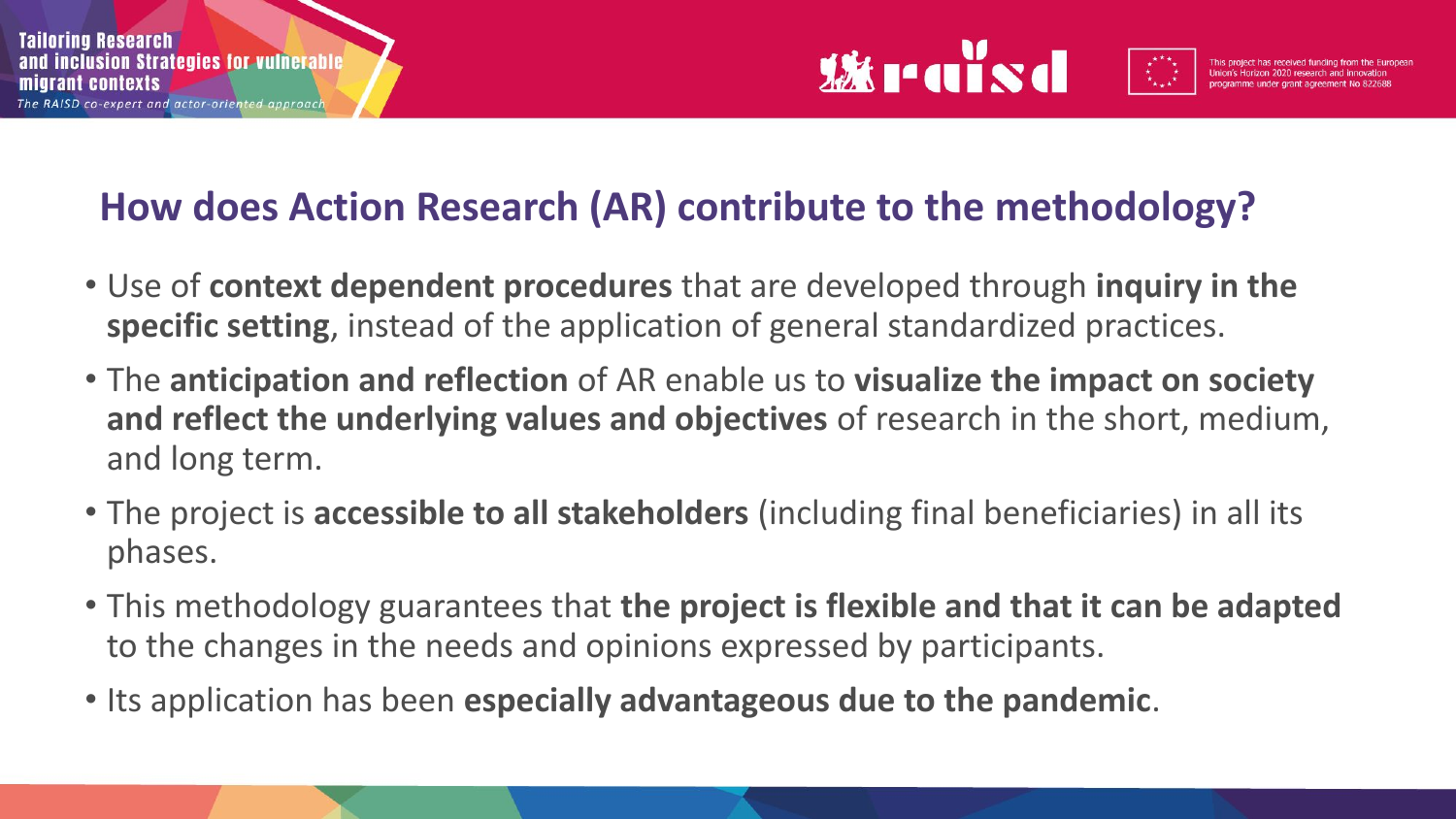



#### **Responsible Research and Innovation**

- RRI focuses on the need to **co-create research and innovation activities** where all relevant **stakeholders play an active role** in the definition, execution and evaluation from the earliest stages of the research.
- Who are the main actors in R&I processes? The **quintuple helix** is formed by…



• RAISD team has worked as a network of **Action Research Units** (ARUs) in countries along migration routes. The ARUs, representing the quintuple helix, **have co-designed, co-implemented and co-evaluated 8 Tailored Attention and Inclusion Strategies** (TAISs).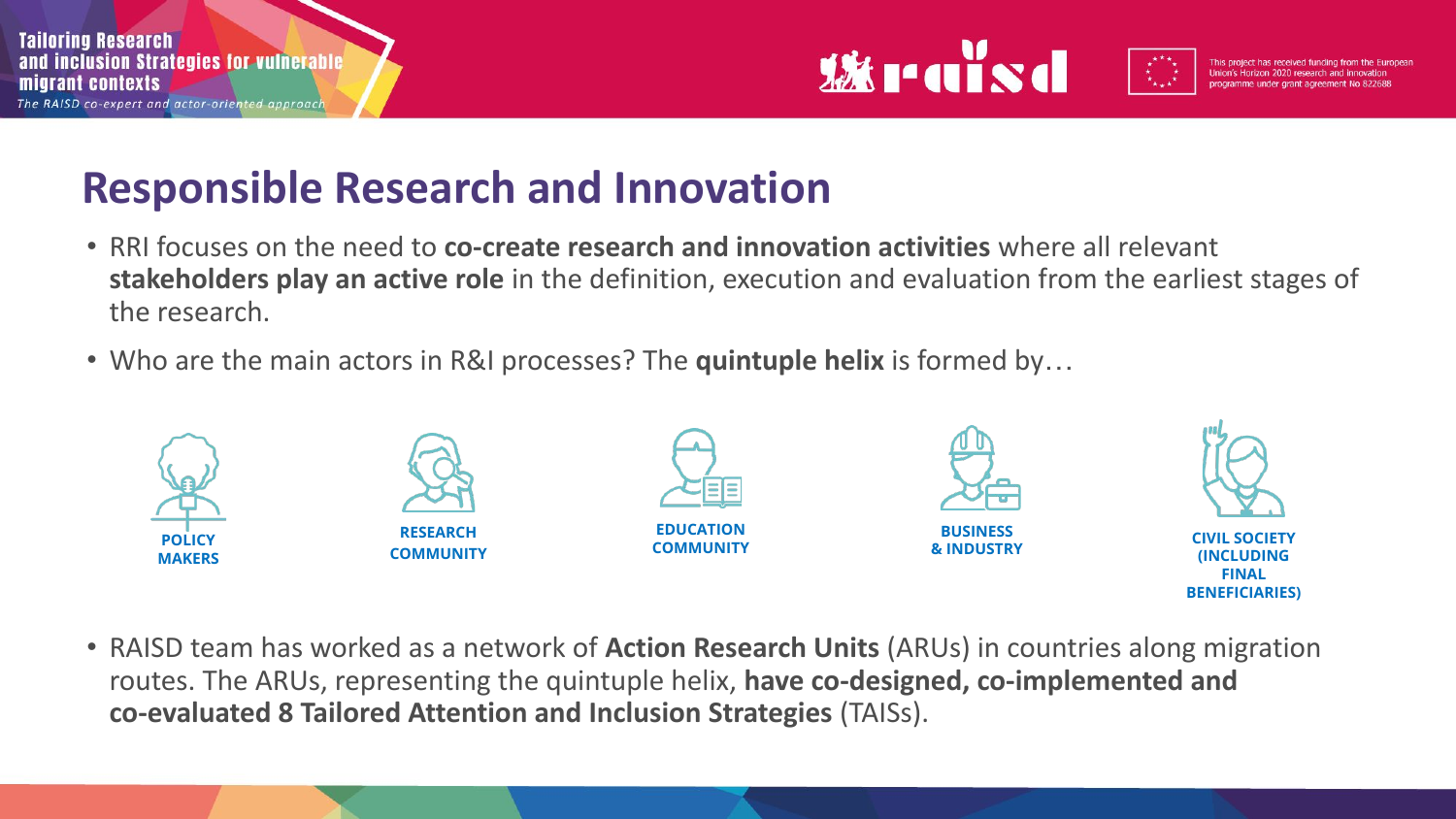





#### **ARU members' statements**

- "It is a very **motivating project and process**. It is innovative because it focuses on identification of needs, but **it is also designed and implemented**. It is **obvious, but infrequent**."
- "What gives me the most on a professional level is **acquiring methodological keys**. Stop to think, analyze and exchange impressions is always a contribution."
- "The opportunity to activate and co-create from **a network that considers different voices, including refugees themselves**."
- "Universities promote **research and systematization** with a team that **complement each other**. That is a benefit and a learning, something that is **lacking in social organizations**."
- "Personally, **listening to other people and other experiences**, other ways of doing and seeing reality fuel me. Professional experiences like this one **influence, challenge and build** my way of being in the world."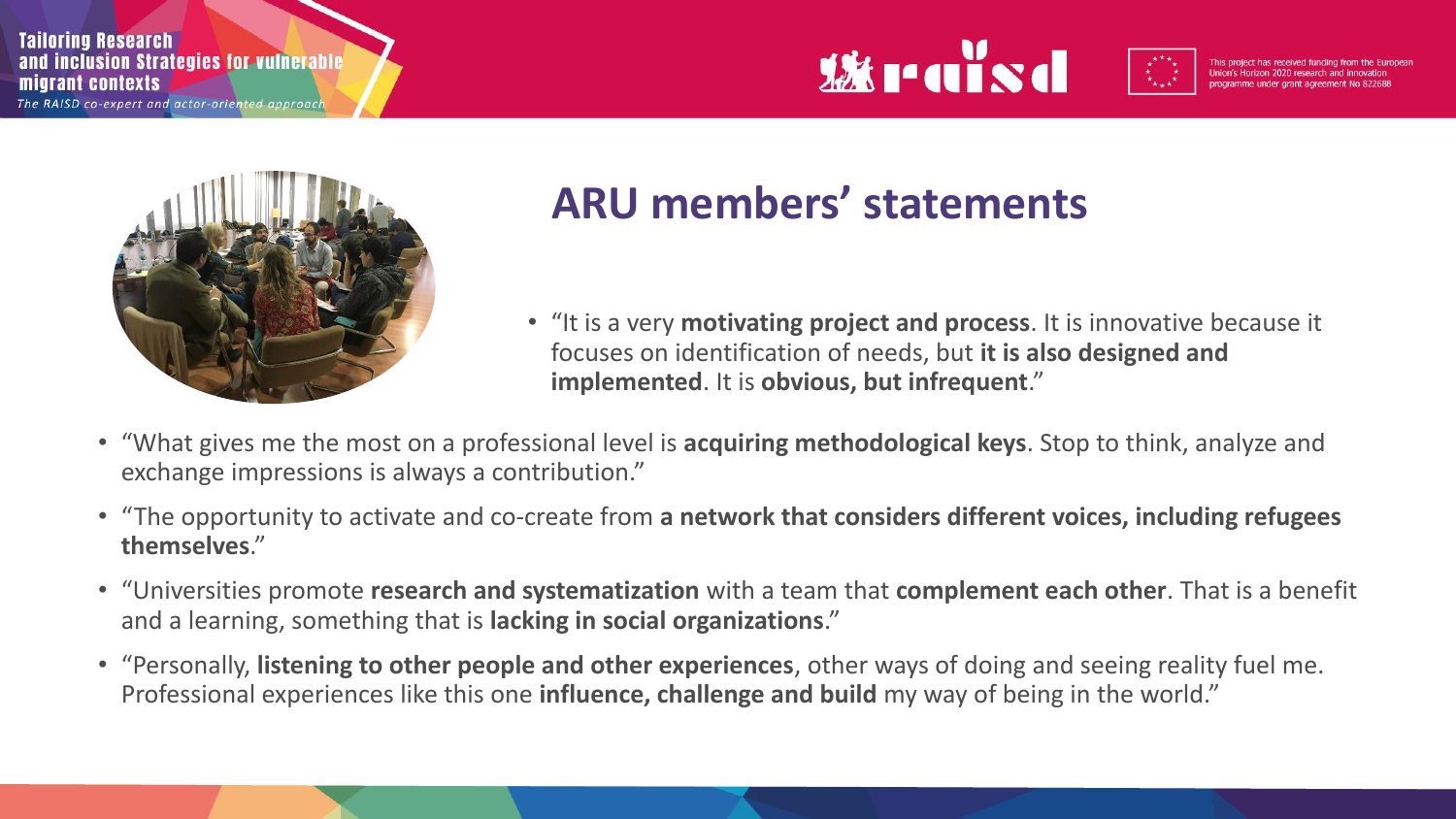Tailoring Research<br>and inclusion Strategies for vulnerable<br>migrant contexts The RAISD co-expert and actor-oriented approach



 $\overline{z}^{\prime\prime}_{\alpha\beta}$ This project has received funding from the European<br>Union's Horizon 2020 research and innovation<br>programme under grant agreement No 822688